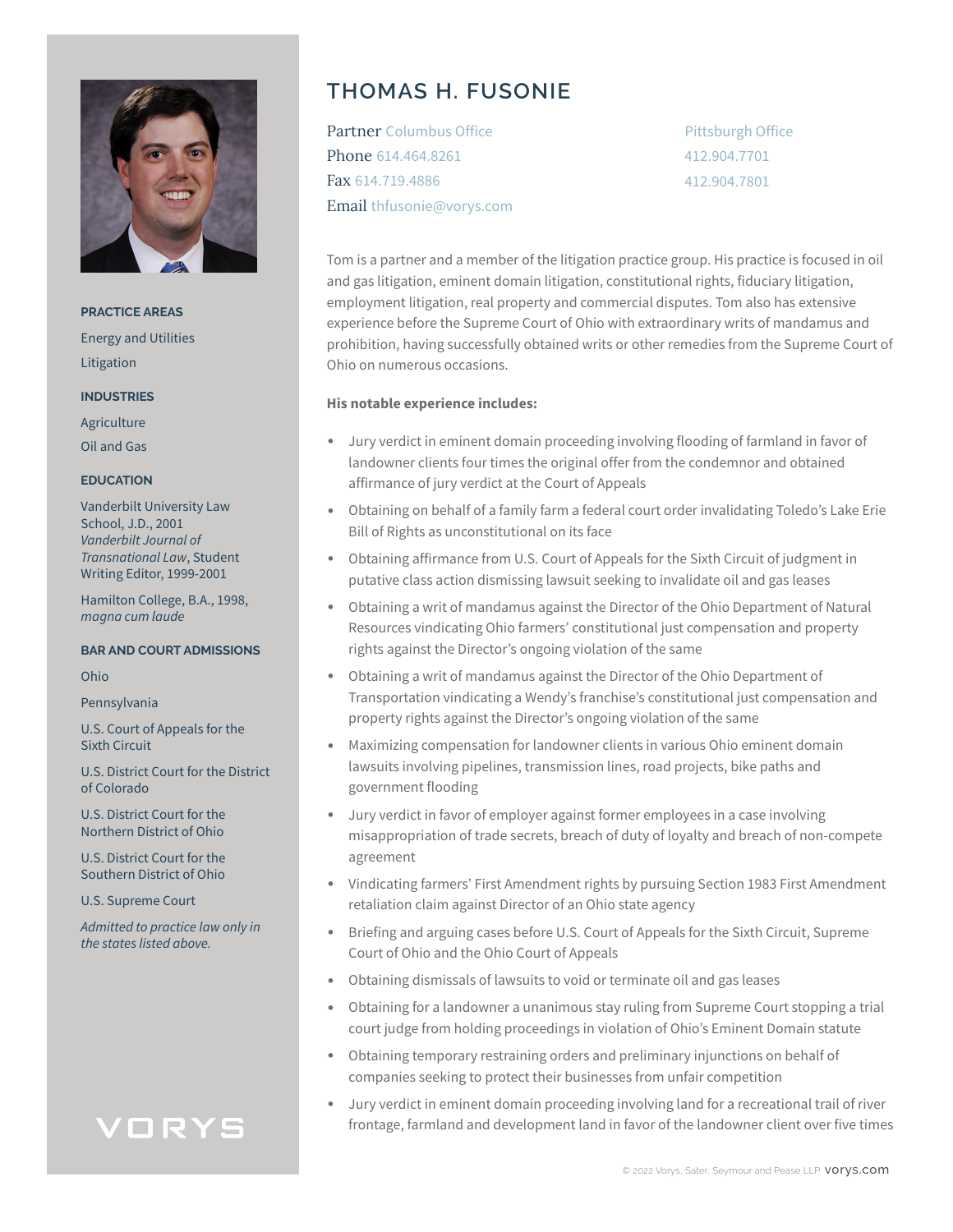## **THOMAS H. FUSONIE**

#### **(Continued)**

the offer from the condemnor

- Maximizing compensation for commercial, industrial and residential properties involved in eminent domain with Pennsylvania Department of Transportation and Pennsylvania Turnpike Commission throughout Pennsylvania
- Representing various parties in claims involving estates or trusts
- Representing charitable remainder beneficiaries concerning the misappropriation of trust assets and concealment of same by a fiduciary for a charitable remainder trust
- Obtaining dismissals of employment discrimination cases in state and federal courts

Tom received his J.D. from Vanderbilt University Law School where he served as the student writing editor of the *Vanderbilt Journal of Transnational Law*. He received his B.A. *magna cum laude* from Hamilton College.

### **Insights**

"U.S. Supreme Court Defends Agricultural Employers' Fundamental Private Property Rights," June 25, 2021

"ADA "Website Accessibility" Lawsuits Target Online Retailers and Wholesalers," May 28, 2021

"Understanding the Legal Aspects of Precision Farming Data," May 14, 2021

"SCOTUS Hears Pivotal Property Rights Case," April 6, 2021

"Ohio Second Appellate District Affirms "Wedding Barn" Not Exempt from Building Code," November 24, 2020

"Proclamation Suspending Entry of Certain Immigrants for 60 Days," April 23, 2020

"Ohio Supreme Court Permits Agricultural Exemption to Local Zoning Regulation to Allow for a Barn to be Rented Out for Social Events," April 22, 2020

"Updates on COVID-19 Impact on the Agriculture Industry," March 27, 2020

"President Trump Signs Bipartisan Farm Bill," December 26, 2018

"Nuisance Lawsuits May Threaten Livestock Farmers," *Farm and Dairy*, November 27, 2018

### **Professional and Community Activities**

Ohio Oil and Gas Association, Member

Ohio Farm Bureau Federation, Member

Ohio State Bar Association Agricultural Law Committee, Member

## VORYS